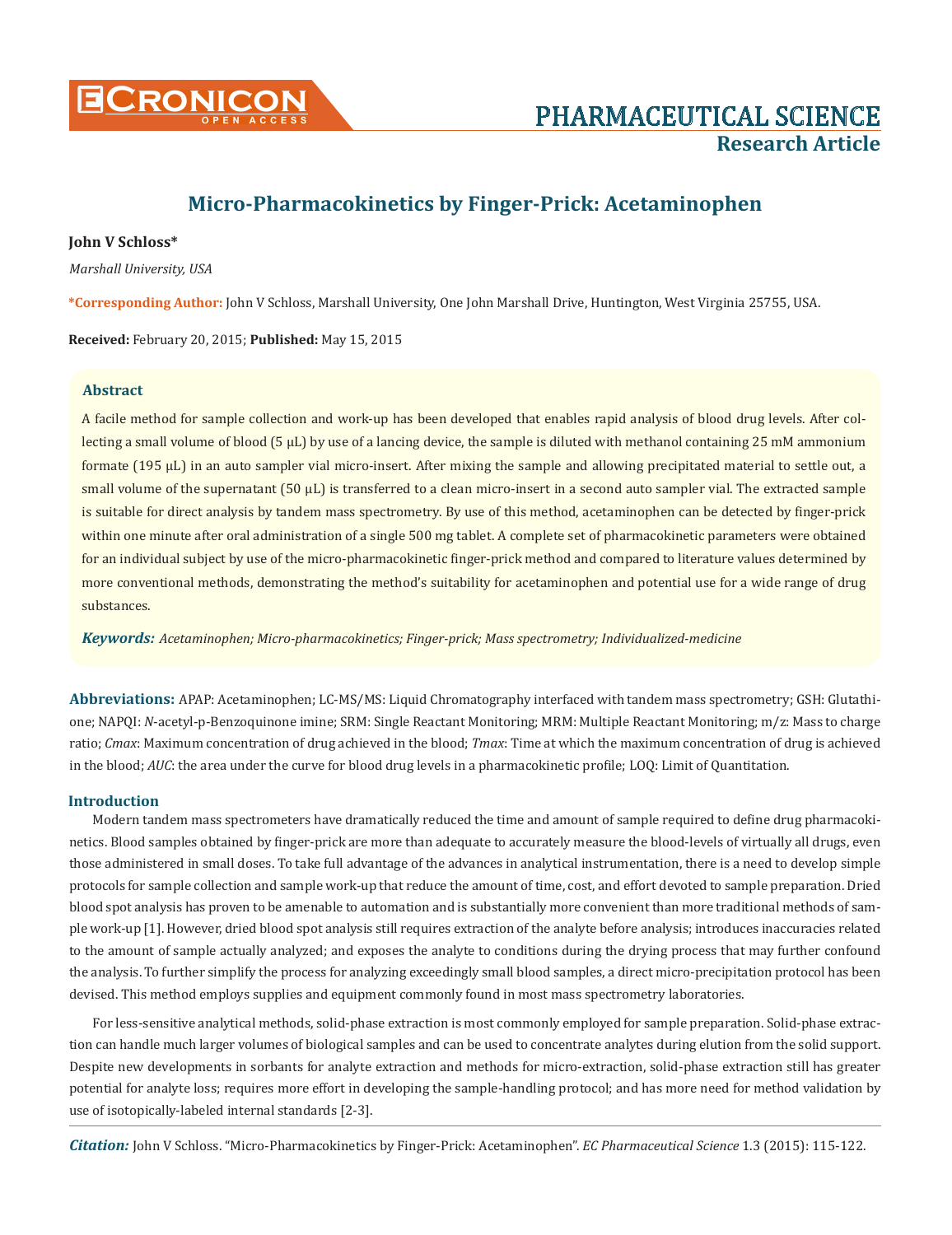Methanol is a commonly used precipitant to eliminate macromolecules prior to subjecting samples to analysis by tandem mass spectrometry [4]. Inclusion of a volatile salt, such as ammonium acetate or ammonium formate, in the precipitant enhances separation of low molecular weight analytes from macromolecules and provides a simple, one-step method for sample handling that produces an extract suitable for direct analysis [5]. However, blood samples are usually collected by venipuncture and held for an unspecified period of time before being subjected to analyte extraction. During the process of blood collection and storage, there is potential for loss of the analyte due to degradation or adsorption onto the surfaces of collection vials. To minimize the time for analyte degradation and sample loss through handling, a method has been developed for immediate work-up of small blood samples, obtained by finger-prick, with ammonium formate-methanol. This process can be conducted on a small scale by use of an auto sampler vial insert. Use of glass inserts and autosampler vial caps lined with PTFE further reduce the chances for analyte loss due to adsorption prior to conducting analyses. The vast majority of low molecular weight drug substances and biomarkers should be compatible with this sample preparation method for analysis by LC-MS/MS.

To demonstrate the utility of the micro-pharmacokinetic method, acetaminophen was chosen as a representative drug substance. Since acetaminophen was first synthesized by Harmon Northrop Morse in 1873 [6], there have been concerns about its toxicity. Acetaminophen did not become a commercial product in the United States until 1955, when it was sold under the brand name Tylenol by Mc-Neil Laboratories. In 1956 acetaminophen, also known as paracetamol, was first sold in the United Kingdom by a subsidiary of Sterling Drug as Panadol. Acetaminophen, known by the abbreviation APAP in the United States, is the active metabolite of both acetanilide and phenacetin, which preceded APAP as commercial products in clinical use. Acetanilide was linked to the development of methemoglobinemia by Bernard Brodie and Julius Axelrod in 1948, which led to its replacement by APAP [7-8].

APAP can both stimulate and inhibit the activity of prostaglandin H synthase at low and high concentrations, respectively [9]. Prostaglandin synthase acts on APAP as a substrate to transform it by one- and two-electron oxidations into *N*-acetyl-p-benzoquinone imine (NAPQI); the dimer 4'4'''-dihydroxy-3', 3'''-biacetanilide (bi-APAP); and other polymeric products. NAPQI is a toxic oxidation product of APAP that is also formed in much higher quantities by cytochrome P450 enzymes, primarily CYP3A4 at therapeutic concentrations (50 μM) and also by CYP2E1, CYP1A2, and CYP2D6 at higher, toxic concentrations (1 mM) [10]. Depletion of glutathione (GSH) by NAPQI is thought to be the primary cause of hepatic injury and deaths, due to liver failure, from APAP overdose [11]. At higher concentrations of APAP, the normal mechanisms for elimination by glucuronidation and sulfation become saturated, allowing for its oxidation to NAPQI.

APAP has been reported to be somewhat selective (four-fold) for the inducible prostaglandin synthase isozyme COX-2 [12]. Selective inhibition of the brain-specific isozyme COX-3 was offered as an explanation for the CNS-specific pharmacology of APAP [13]. However, this suggestion has been largely discredited, since humans do not express a functional form of this isozyme [14-15]. Potent inhibition of COX-2 by APAP appears to require cellular integrity, since the enzyme is inhibited at therapeutic levels in intact cells, but not in broken cells [16]. This observation can be explained by the effect of 'peroxide tone' on COX-2 inhibition by APAP; the fact that hydroperoxidegenerating lipoxygenases lessen the potency of APAP; and the buildup of COX substrates in the periphery to minimize the effectiveness of APAP [17]. The molecular mechanism of APAP appears to involve quenching of an essential radical at tyrosine-385 in the COX active site. The potency of APAP depends on failure to regenerate this tyrosyl radical, which explains its lack of potency in the periphery, where radical regeneration occurs more rapidly. The pharmacology of APAP may also involve, in part, its metabolites, such as the phosphodiesterase/transacylase-dependent AM404, which binds to the cannabinoid receptor, or GSH conjugates (APAP-GSH), which may be responsible for mitigating D-serine-induced oxidative stress [18]. The hepatic toxicity of APAP is likely exacerbated by its inhibition of COX-2, since COX-2 prevents hepatotoxicity by 'death proteins', such as calpain, phospholipases, and nucleases. APAP is a leading cause of acute liver failure and has been associated with neurodevelopmental and behavioral disorders when taken during pregnancy [18].

Given the complex pharmacology of APAP and its hepatotoxicity associated with GSH depletion by the NAPQI metabolite, a rapid, less-invasive method for concurrently monitoring APAP and GSH has clinical utility. A rapid method for analyzing blood levels of APAP, other drugs, and biomarkers for drug toxicity has been employed here to follow APAP and GSH levels in blood samples obtained by finger-prick.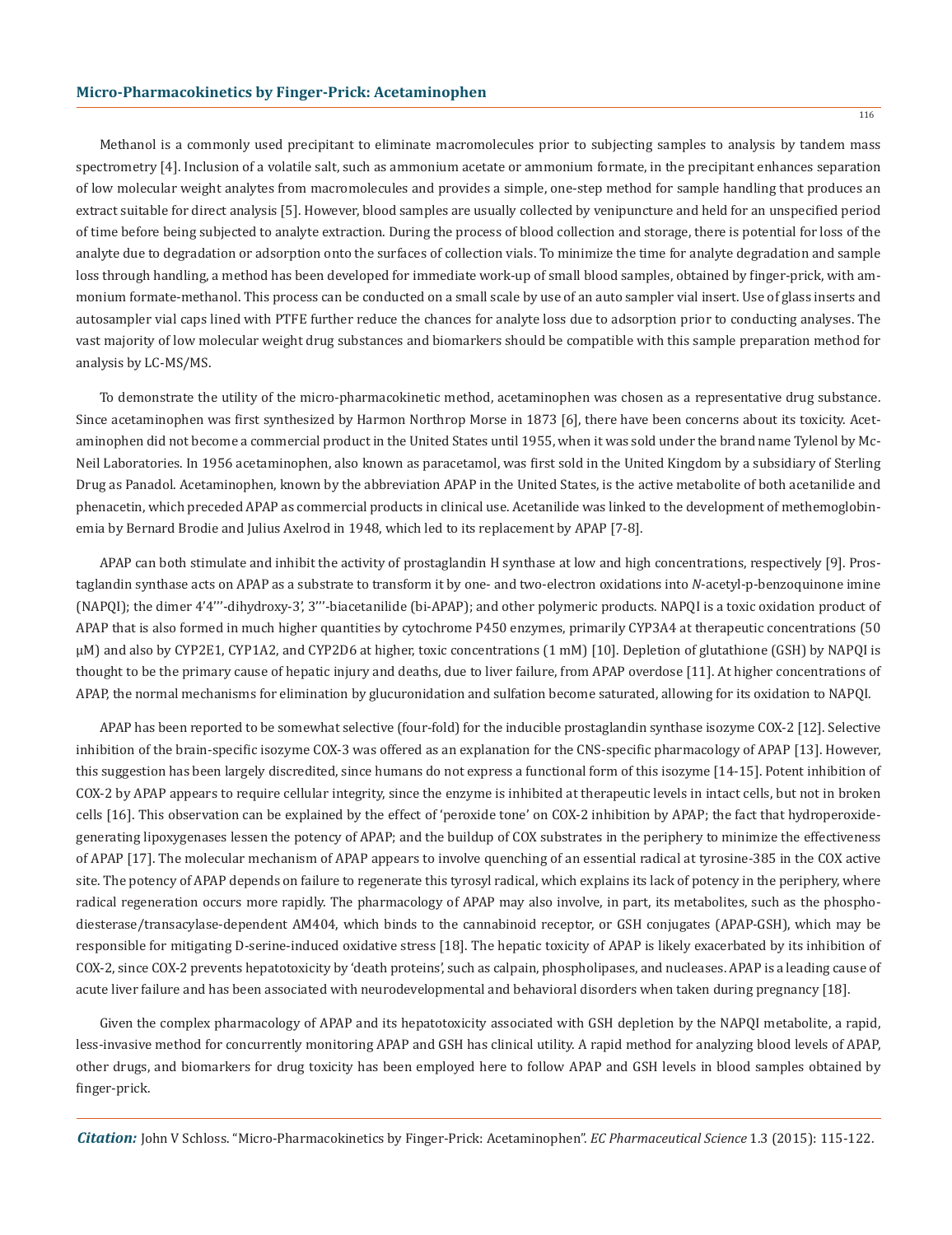## **Materials and Methods**

## **Sample Preparation**

Blood samples were collected from a single 63 year-old male subject before and after administering a 500 mg APAP tablet, following an overnight fast. An Accu-Chek® FastClix® (Roche) lancing device was employed to obtain 5 µL of blood by finger-prick. The blood sample was then quantitatively transferred to an autosampler vial insert (Thermo Scientific/National Scientific C4012-465; contained in a 12 x 32 mm, 2 mL, 8-425 screw thread vial; sealed with a polypropylene cap and PTFE/silicone septum) containing 195 µL of 25 mM ammonium formate in methanol by use of a 2-20 µL Fisher brand Elite micropipette. After thoroughly mixing each sample and allowing the precipitated blood proteins to settle out, one 50-µL aliquot was transferred to a fresh 200-µL auto sampler vial insert and a second 10-µL aliquot was separately diluted with 0.99 mL of water in an auto sampler vial. The 1/40 (methanol) and 1/4000 (water) bloodsample dilutions were then analyzed on an Agilent 6490 Triple Quadrupole LC/MS.

#### **LC-MS/MS**

An Agilent 6490 Triple Quadrupole LC/MS equipped with an Agilent Infinity 1260/90 liquid chromatography system was employed for analysis of extracted blood samples. Chromatography was conducted by use of an Agilent Poroshell 120 EC-C18 column operated at 40°C and eluted with a linear gradient of water-methanol (5-100%, 10 min); methanol (100%, 5 min); and 5% methanol in water (5 min) at 0.4 mL/min. All solvents employed in chromatography contain 25 mM ammonium formate to enhance sensitivity and suppress formation of sodium adducts. Drugs and drug metabolites were detected by use of an Agilent 6490 Triple Quadrupole mass spectrometer set up to monitor 144 different channels for SRM or MRM protocols. In this system, APAP can be observed as a discrete peak running at 2.84 min (152→110 m/z) in the chromatographic profile.

## **Results and Discussion**

Figure 1 displays a 10-min chromatographic run, with a 10-min column regeneration cycle, separating the Agilent Comprehensive Forensic Toxicology test mixture to which APAP has been added. In Figure 1, 144 possible channels, corresponding to different drugs and drug metabolites in the Agilent Comprehensive Forensic Toxicology mixture, are displayed. All compounds are present in aqueous solution at concentrations of 100 ng/mL. APAP is visible, in the profiles displayed in Figures 1 and 2, as a peak eluting at 2.84 min. All of the other drugs and drug metabolites, present in the mixture, elute at later times in this chromatographic profile, with similar, higher, or lower sensitivity than APAP.



*Figure 1: A chromatographic profile for a mixture of APAP and 108 other drugs.*

Figure 2 displays the same chromatographic profile displayed in Figure 1, for which only the channel specific to APAP is shown and the other 144 channels, specific to other drugs in the Agilent Comprehensive Forensic Toxicology mixture, are turned off. In Figure 2, only the peak specific to APAP can be observed and there is no interference from any of the other drugs or metabolites present in the mixture. This result illustrates the discrimination and selectivity obtained by tandem mass spectrometry that enables selective detection of APAP, or other drug, in a complex biological matrix, such as extracted human blood.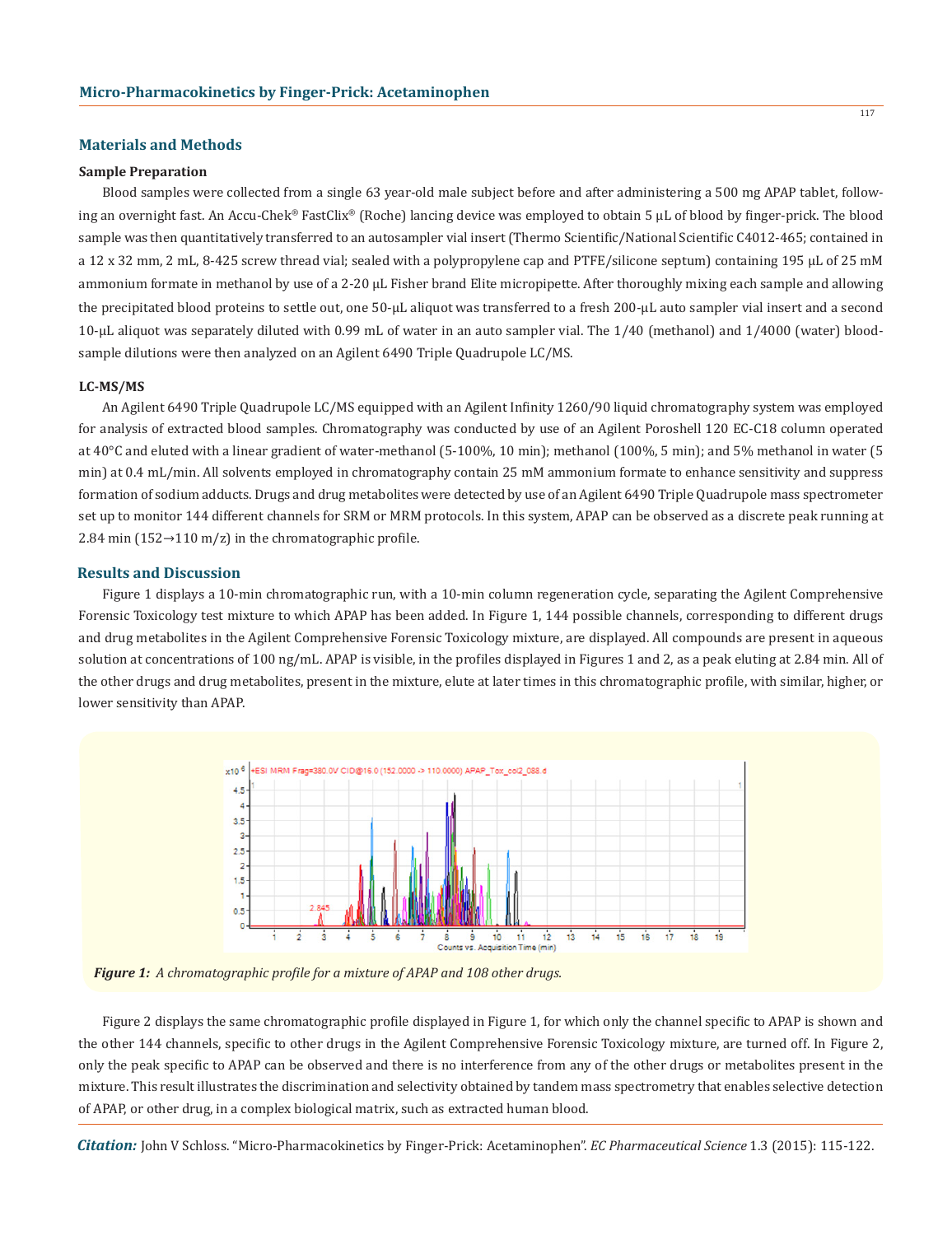

*Figure 2: The same profile shown in Figure 1 with only the APAP channel displayed.*

A standard curve for APAP is illustrated in Figure 3. The mass spectrometer gives a linear response for a 5 µL injection of 0.050 ng/ mL (0.33 nM) APAP up to a concentration of 500 ng/mL, (3.3  $\mu$ M), but becomes non-linear at higher concentrations. For this system, the limit of quantitation (LOQ) for APAP is well below 0.05 ng/mL (0.33 nM). One 500-mgAPAP tablet, fully dispersed in an average adult, would give a drug concentration more than 50,000-times the limit of detection for the Agilent 6490 Triple Quadrupole LC/MS.



*Figure 3: A standard curve for APAP.*

Figure 4 illustrates the blood levels of APAP obtained, following administration of one 500-mg tablet of APAP. Prior to administration, APAP could not be detected in blood samples (< 2 ng/mL). Within 1 min following ingestion of a 500-mg APAP tablet, 120 ng/mL (0.8 µM) of APAP could be detected in a blood sample obtained by finger-prick. Maximum blood levels were observed at about 20 min (*Tmax*), following APAP ingestion, with a maximum concentration (*Cmax*) of 21.3 µg/mL (141 µM) achieved at that time (Table 1).

These values are similar to results obtained by finger-prick in a more limited study, involving only three sample collection times, 15, 30, or 60 min, after oral administration of one gram of APAP [19]. In that study [19], the *Cmax* and *Tmax* values obtained by fingerprick were  $> 22.9 \,\mu g/mL$  and  $< 15 \,\text{min}$ , respectively, compared to values of  $> 11.8 \,\mu g/mL$  and  $> 60 \,\text{min}$  for samples collected at the same time points by venipuncture. Typical values for *Cmax* and *Tmax*, after oral administration of one gram of acetaminophen and sample collection by venipuncture, are 8-16 µg/mL and 60-120 min, respectively [20-24]. The results presented in Table 1 are consistent with drug levels achieving a higher level (*Cmax*) at an earlier time (*Tmax*) in blood samples collected by finger-prick, than samples collected by venipuncture.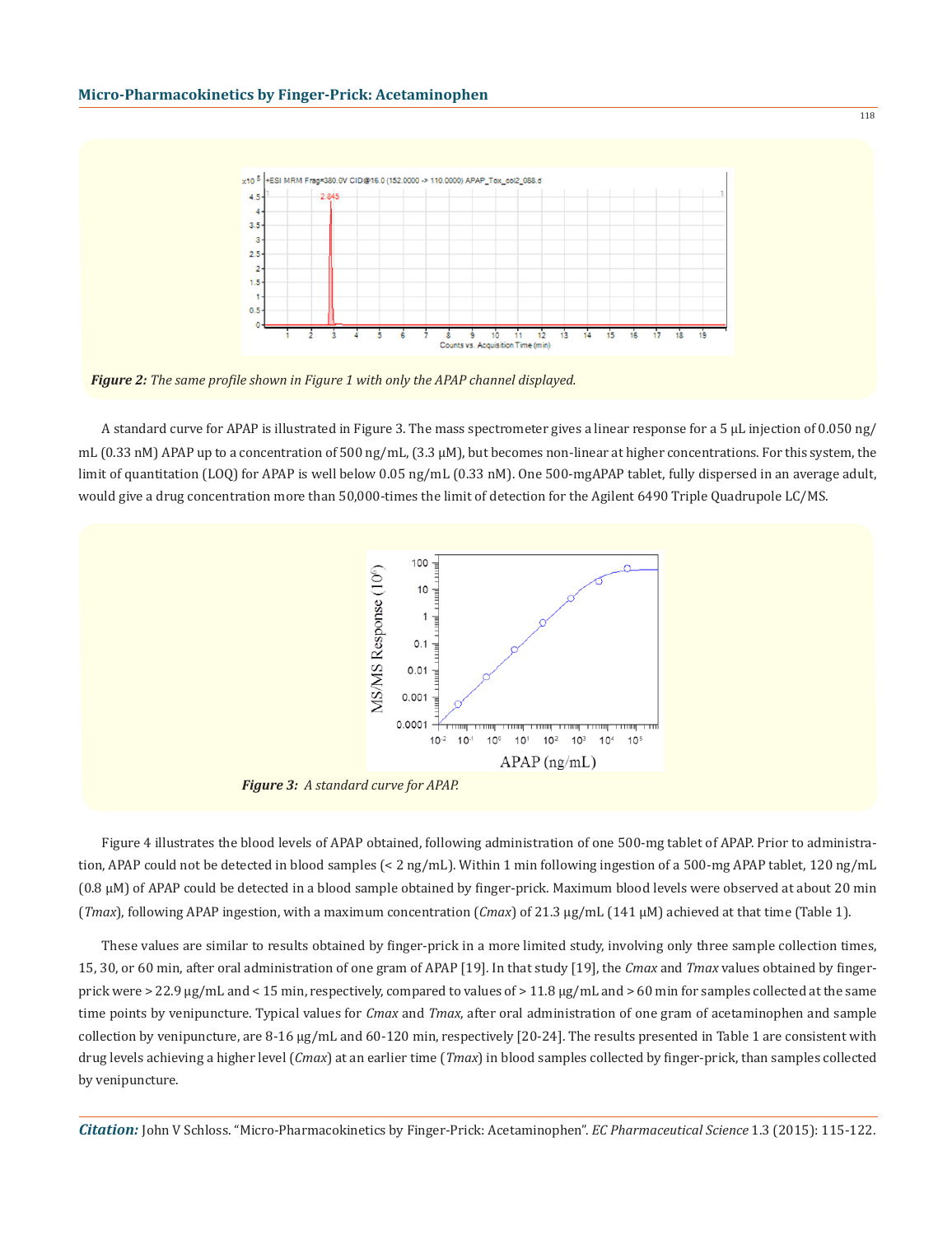| Time (min) | Concentration $(\mu M)$ | Time (min) | Concentration $(\mu M)$ |
|------------|-------------------------|------------|-------------------------|
| $\theta$   | 0.00                    | 240        | 54.3                    |
| 1          | 0.80                    | 300        | 29.9                    |
| 5          | 5.52                    | 429        | 19.7                    |
| 10         | 57.3                    | 674        | 9.50                    |
| 20         | 141                     | 674        | 9.22                    |
| 42         | 116                     | 1162       | 2.94                    |
| 60         | 82.1                    | 1162       | 3.01                    |
| 80         | 78.9                    | 1561       | 1.02                    |
| 122        | 69.5                    | 1561       | 1.28                    |
| 181        | 47.4                    | 1561       | 1.37                    |

*Table 1: APAP blood concentrations following oral administration of one 500 mg tablet.*

When data from Table 1 are presented in a linear-linear plot format (Figure 4), they more resemble bolus delivery of APAP by intravenous injection, than oral administration [22]. Fit of a single exponential (GraFit Data Analysis Software, Erithacus Software Limited) to the data collected more than 20 min after oral administration of APAP (42-1561 min) gave a zero-time intercept of  $18 \pm 2$  $\mu$ g/mL (120  $\mu$ M) and an elimination rate constant of 0.34 ± 0.05 h<sup>-1</sup> (half-time = 2.0 h). When the same data are presented in a log-log plot format (Figure 5), it is apparent that the elimination rate is biphasic with a rate constant of approximately 0.1 h<sup>-1</sup> (half-time = 5 h; < 27%) for the slower, second phase. The *AUC* calculated from a single exponential fit gave a value, 53 h.µg/mL, that was comparable to other literature values (29-54 h.µg.mL<sup>-1</sup> for one gram of orally administered APAP) [20-24]. The single exponential fit of data gives a reasonable determination of *AUC*, since estimates corrected for the true amount of APAP present in blood prior to 20 min or during the second phase of elimination (e.g., after 100 min) made little difference in the calculated value (< 15% change). Use of data analysis software that fit a one or two compartment model to pharmacokinetic data (e.g., Phoenix WinNonlin) tended to underestimate *AUC* and *Cmax*, possibly due to the unusual and rapid uptake kinetics of APAP.



*Figure 4: Single exponential fit of APAP data.*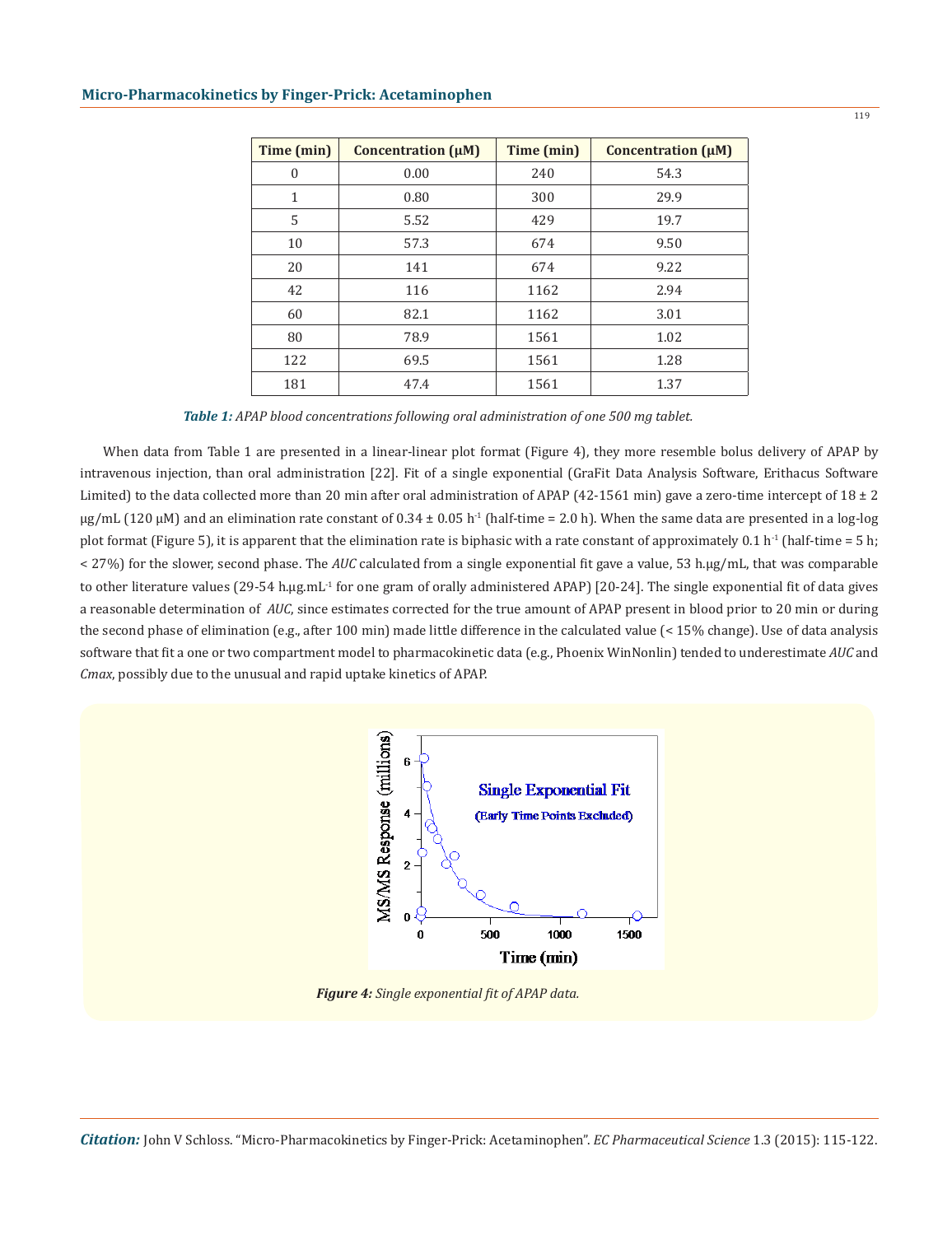

Figure 5: APAP  $\odot$  and GSH  $\odot$  in blood samples, log-log format.

Figure 5 also illustrates the blood GSH levels observed in samples collected at various time-points. Blood GSH can easily be determined concurrently with APAP analysis, since, as shown in Figure 1, the Agilent 6490 Triple Quadrupole LC/MS can monitor multiple compounds (up to 500 different ions) in the same chromatographic profile. There are no significant changes in blood GSH levels following oral administration of a single 500 mg APAP tablet. Since GSH is thought to protect against APAP hepatotoxicity and GSH depletion is associated with APAP toxicity [24], the ability to monitor GSH levels concurrently with APAP blood levels should be of special relevance to any individual's ability to tolerate APAP therapy.

### **Conclusion**

The ammonium formate-methanol extraction procedure described here provides good separation of macromolecules from low molecular weight constituents present in human blood. A clear supernatant is obtained after mixing the precipitated blood extract by inversion at room temperature, without a need to subject the sample to centrifugation. However, the precipitated proteins and other methanol-insoluble macromolecules could be concentrated by centrifugation of the autosampler vial-microinsert container; the pellet washed by use of the ammonium formate-methanol solution and repeated centrifugation; and the resulting pellet, once freed of methanol-soluble analytes, subjected to further analysis (e.g., proteomics). APAP is obtained in the supernatant (0.8  $\mu$ M/20 = 40 nM) within one minute after oral administration of a single 500-mg tablet. By analogy, this protocol should prove viable for almost all drug substances.

The blood APAP levels measured by use of the micro-pharmacokinetic finger-prick method described here compare favorably with expectations based on reported pharmacokinetic parameters. When monitored by finger-prick, the time (*Tmax*) required to achieve a maximum APAP blood level (*Cmax*) occurs earlier than when the blood samples are collected by venipuncture. The *Tmax* observed in the current study, 20 min, is comparable to a reported value,  $\sim$ 15 min [19], for data that was also based on blood obtained by fingerprick, but is much earlier than typical values for blood samples collected by venipuncture, 60-120 min [20-24]. The *Cmax* in the current study, 21 µg/mL, is also comparable to a reported value for blood samples collected by finger-prick, 23 µg/mL [19], and somewhat higher than values for samples collected by venipuncture, 8-16 µg/mL [20-24]. The area under the curve (*AUC*) obtained in the current study is within the range of values reported for samples collected by venipuncture, 29-54 h.mg.mL<sup>-1</sup>. Overall, based on APAP, the pharmacokinetic data for blood samples collected by finger-prick will be similar to data derived from blood obtained by venipuncture, with the exception that drug progress curves will be shifted to earlier times.

 $120$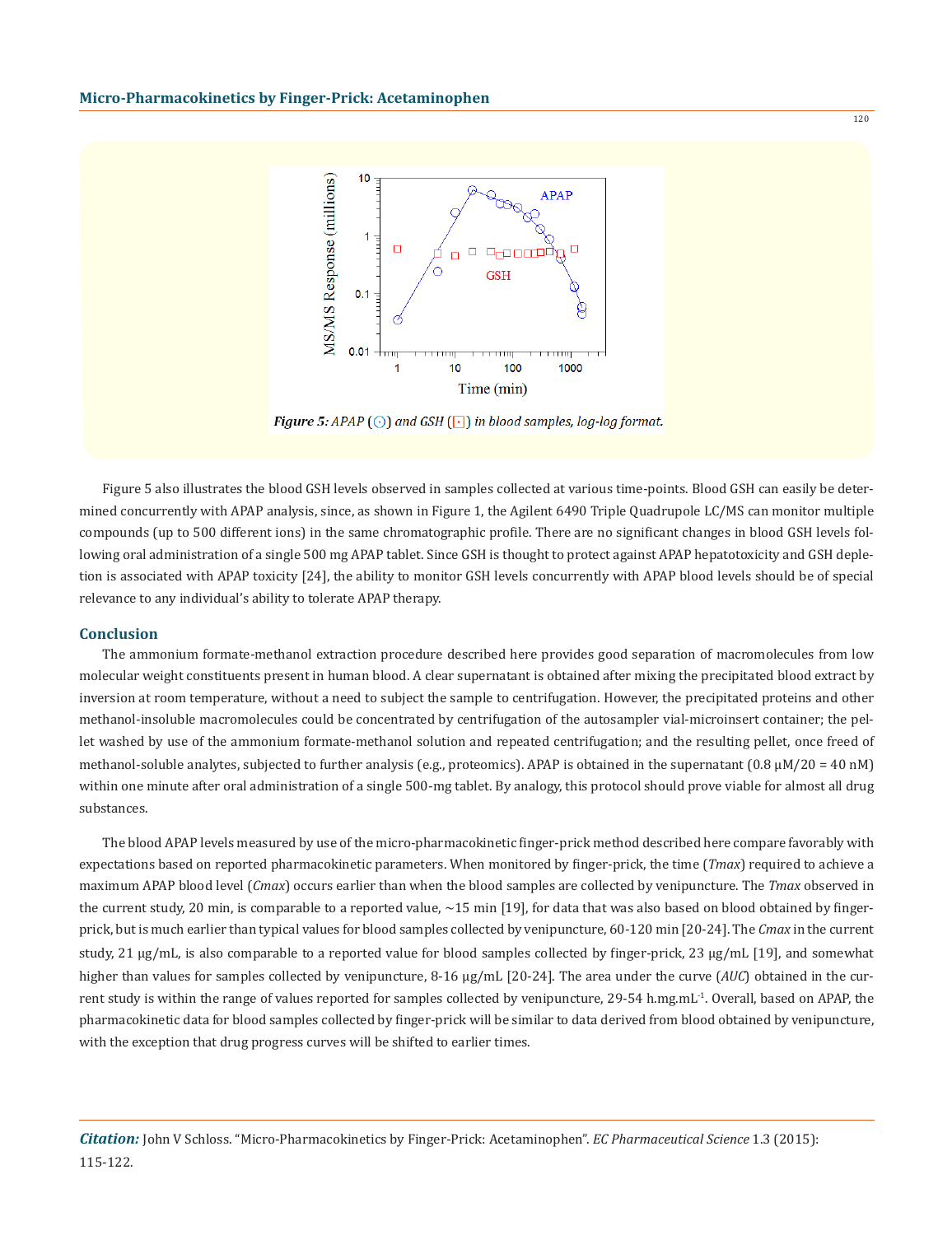Of particular importance to APAP pharmacology is the concurrent measurement of GSH levels. The level of GSH obtained in ammonium formate-methanol supernatants does not change across the entire pharmacokinetic profile for APAP, indicating that the 500 mg oral dose administered was not sufficient to cause toxicity. The ease of obtaining small blood samples and working each one up rapidly and individually, is an advantage of the micro-pharmacokinetic finger-prick method for APAP, especially if GSH levels are concurrently used as a biomarker for drug toxicity [11]. Many drugs can be detected with even greater sensitivity than APAP and should be suitable candidates for micro-pharmacokinetic analysis by finger-prick. The protocol described here should facilitate advancement of individualized medicine by enabling less invasive pharmacokinetic profiles with concurrent assessment of biomarkers for efficacy or drug-induced toxicity.

## **Conflict of Interest**

There are no conflicts of interest.

# **Bibliography**

- 1. Taylor RR., *et al*. "Comparison of the quantification of acetaminophen in plasma, cerebrospinal fluid and dried blood spots using high-performance liquid chromatography-tandem mass spectrometry". *Journal of Pharmaceutical and Biomedical Analysis* 83 (2013): 1-9.
- 2. Augusto F., *et al*. "New materials and trends in sorbents for solid-phase extraction". *TrAC Trends in Analytical Chemistry* 43 (2013): 14-23.
- 3. Queiroz ME., *et al*. "Selective capillary coating materials for in-tube solid-phase microextraction coupled to liquid chromatogra phy to determine drugs and biomarkers in biological samples: a review". *Analytica Chimica Acta* 826 (2014): 1-11.
- 4. Ocque AJ., *et al*. "Development and validation of a simple UHPLC-MS/MS method for the simultaneous determination of trimeth ylamine N-oxide, choline, and betaine in human plasma and urine". *Journal of Pharmaceutical and Biomedical Analysis* 100 (2015): 126-135.
- 5. El-Khoury JM., *et al*. "A simple and fast liquid chromatography-tandem mass spectrometry method for measurement of underiva tized L-arginine, symmetric dimethylarginine, and asymmetric dimethylarginine and establishment of the reference ranges". A*nalytical and Bioanalytical Chemistry* 402.2 (2012): 771-779.
- 6. Morse HN. "Über eine neue darstellungsmethode der acetylamidophenole". *Berichte der Deutschen Chemischen Gesellschaft* 11.1 (1878): 232-233.
- 7. Brodie BB and Axelrod J. "The estimation of acetanilide and its metabolic products, aniline, N-acetyl p-aminophenol, and p aminophenol (free and total conjugated) in biological fluids and tissues". *The Journal of Pharmacology and Experimental Thera peutics* 94 (1948): 22-28.
- 8. Brodie BB and Axelrod J. "The fate of acetanilide in man". *The Journal of Pharmacology and Experimental Therapeutics* 94 (1948): 29-38.
- 9. Harvison PJ., *et al*. "Acetaminophen and analogs as cosubstrates and inhibitors of prostaglandin H synthase". *Chemico-Biological Interactions* 64.3 (1988): 251-266.
- 10. Laine JE., *et al*. "Acetaminophen bioactivation by human cytochrome P450 enzymes and animal microsomes". *Xenobiotica* 39.1 (2009): 11-21.
- 11. Moore M.., *et al*. "The toxicity of acetaminophenandN-acetyl-p-benzoquinone iminein isolated hepatocytes is associatedwith thiol depletionand increased cytosolic Ca2+". *The Journal of Biological Chemistry* 260.24 (1985): 13035-13040.
- 12. Hinz B., *et al*. "Acetaminophen (paracetamol) is a selective cyclooxygenase-2 inhibitor in man". *The FASEB Journal* 22 (2008): 383-390.
- 13. Chandrasekharan NV., *et al*. "COX-3, a cyclooxygenase-1 variant inhibited by acetaminophen and other analgesic/antipyretic drugs: cloning, structure, and expression". *Proceedings of the National Academy of Sciences of the United States of America* 99.21 (2002): 13926-13931.